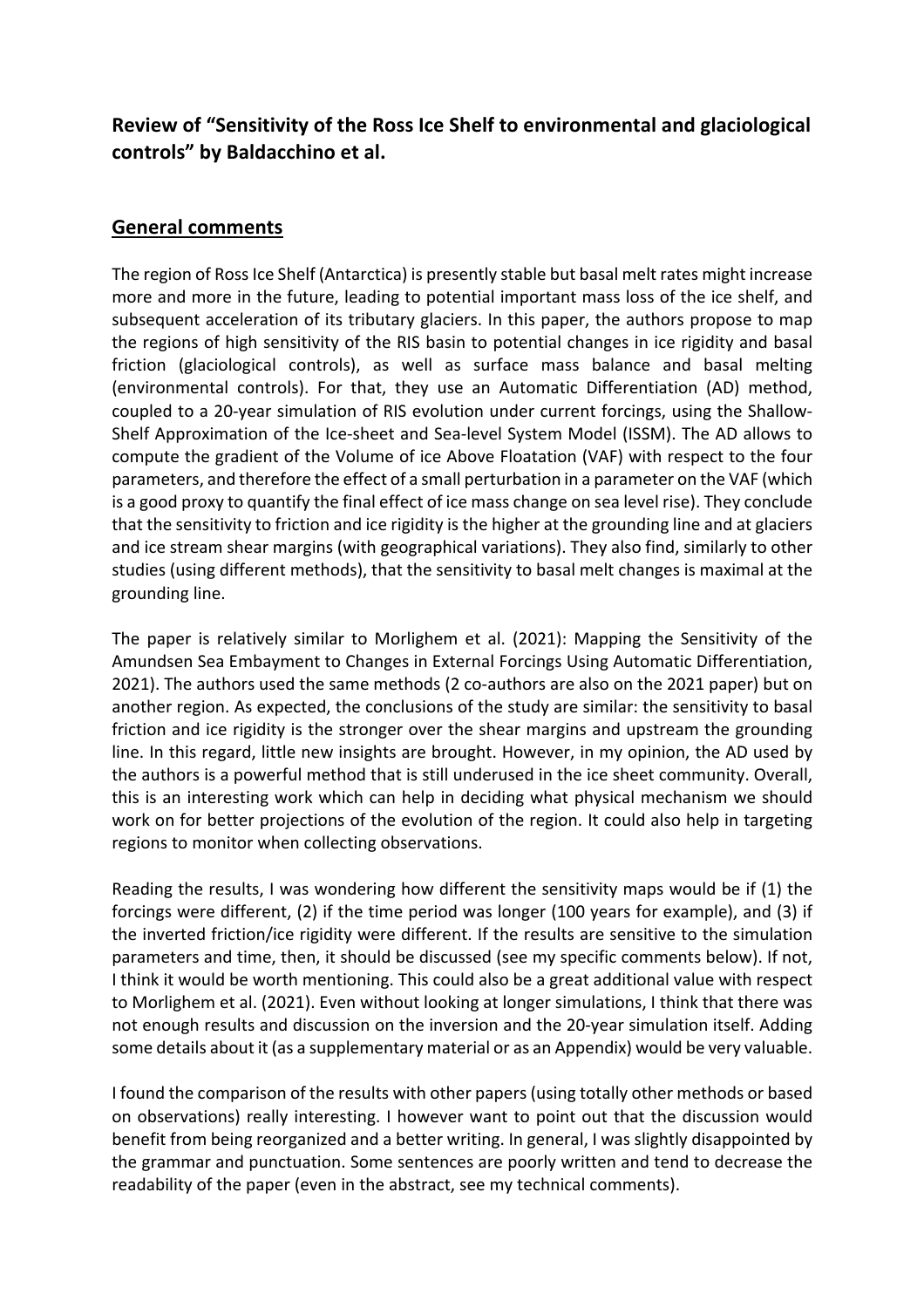Regardless of my concerns, and even though the method and the conclusions of the paper are very similar to Morlighem et al. (2021), I think that the relative novelty of the method and the appropriate comparison/discussion of the results with respect to other studies make the paper interesting and worthy of publication (after revision) and will be useful to the community.

## **Specific comments**

- The Automatic Differentiation method used is a powerful tool but I would be careful concerning the conclusions about the sensitivity of the model to the ice rigidity change over the ice shelf. Non-linear effect aside, we could expect that a change in rigidity (let's say halving B) in a given area would lead to an important velocity change (about doubling the velocity). If such flow speed on the ice shelf was lasting longer than 20 years, it would eventually lead to a strong increase in flow from grounded ice (as the buttressing effect of the ice shelf would decrease as the ice shelf thins) and potentially subsequent VAF change. I agree that the authors clearly state that the map is the resulting sensitivity for a 20-year simulation but I think that, if you agree with my comment, it would be great to emphasis this in discussion/conclusions (similarly to what you have said for upstream ice at line 125).
- I guess that the method is also sensitive to the values of the initial parameters. The problem you solve is ill-posed by nature, which is a common problem in glaciology. During the inversion process, an underestimation of the friction can be compensated by a higher ice rigidity. How does it affect the sensitivity analysis?
- Figure 6: What is the cause of the high spikes downstream the grounding line? For SMB, this is a bit counter-intuitive given the conclusion of the sensitivity of the model to SMB changes on the ice shelf.
- Discussion:
	- o While containing interesting ideas and developments (especially the numerous relations with other studies), the discussion would benefit from more structure. At the moment, ideas are a bit scattered and it is difficult to follow everything and have a proper appreciation of the results. You start with a discussion on the effect of friction, then ice rigidity before switching to SMB and basal melt rate, to come back to basal friction and rigidity. Please consider reorganizing the discussion.
	- o Lines 155-165: Could you explain what is the difference between the grounding zones of the Bindschadler and MacAyeal Ice Streams and the grounding line of the Whillans Ice Stream? A few lines after, you talk about grounding line for the three ice streams.
	- o Line 161: *"This stiffer till at the grounding line thickens the ice and stabilizes the position of the grounding line".* This statement is a bit misleading. If I understand correctly the mechanism, please consider adding something like *"the stiffer till creates more basal drag and therefore a slowdown of the ice, leading to an ice thickening"* or something similar.
- The conclusion is an example of an extensive used of conjunction adverbs: however, finally, therefore, thus. I think that in general, you could delete some of these conjunctions. It could also be broken down in two paragraphs.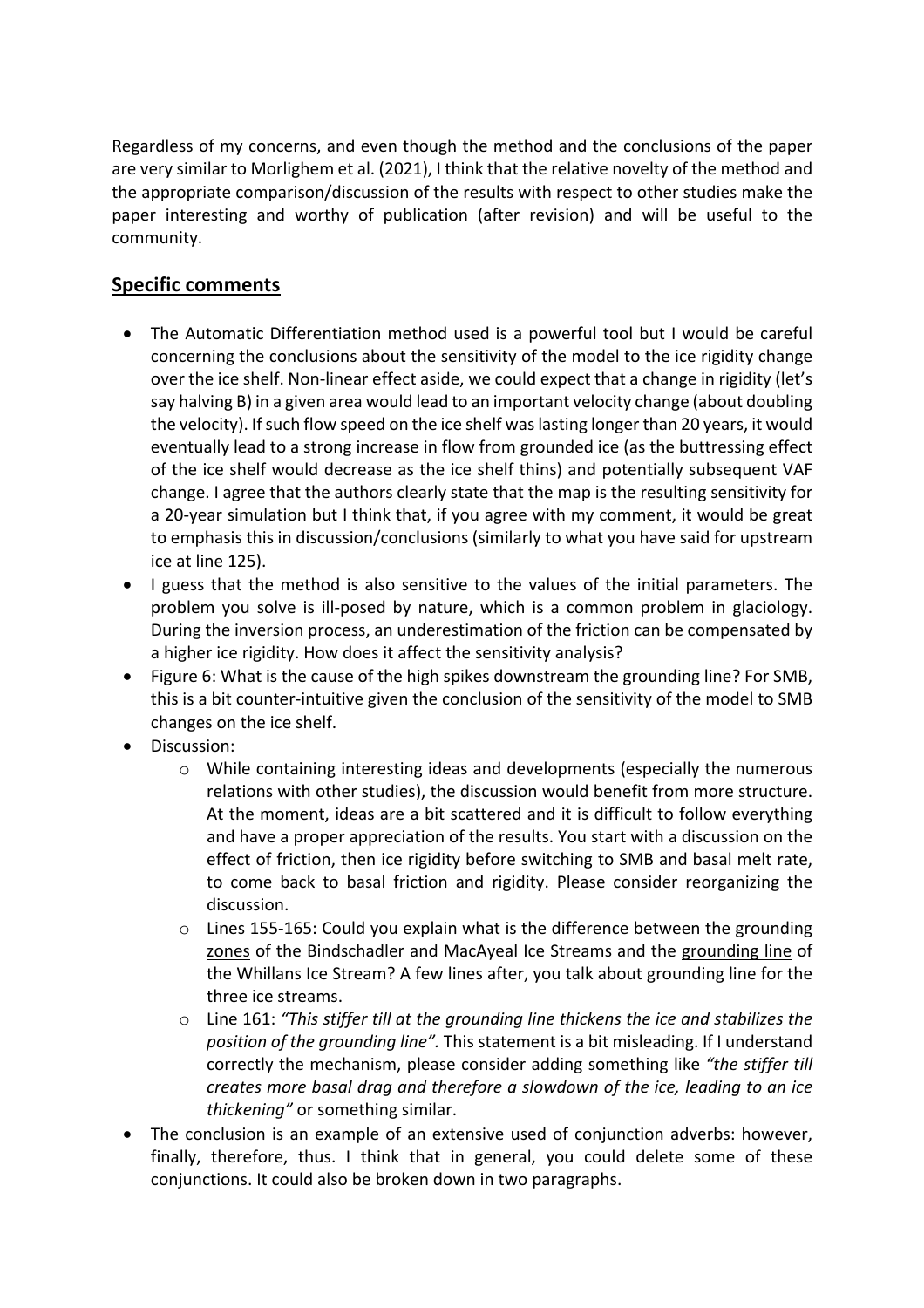• Similarly, "Additionally", "in addition" or "therefore" is sometimes used twice in the same paragraph.

## **Technical comments**

- Line 9-11: I found this sentence very long and maybe containing unnecessary details for an abstract. It also seems to me that it lacks a verb (?). Could you reformulate it? Maybe consider only mentioning "pinning points, larger islands, and the shear margins" instead of naming all the places.
- Line 23: consider changing *"[…] has been through ocean-forced basal melting"* to *"[…] has occurred through ocean-forced basal melting"*
- Line 30: I understand you statement about the sea level rise potential but I think that this sentence is not very clear, consider: *"These catchments, almost entirely buttressed by RIS, represent a total potential sea level rise contribution of 11.6 m"*.
- Line 44: maybe change *"at Ross Island"* for *"close to Ross Island*" (Ross Island being the grounded ice).
- Line 49: In Stewart et al. (2019), this statement is more of an outlook, as their work focuses on in-situ observations close to Ross Island. I might be wrong here but I don't think that Schodlok et al. (2016) made projections, as they focus on the comparison between observations and simulations (past and present). You might want to cite papers about projections of future basal melt rates.
- Line 57: I think you should use a comparative (larger) and not a superlative (largest)
- Line 66: delete *"here"*
- Line: 68: Could you precise what temperature field you have used? Maybe also add which sub-element scheme you used (as you mention it).
- Line 85: I am not sure to understand here. I think you mean that a 20-year forward simulation (forced by SMB and basal melt rates outputs) **IS** used in the AD package (instead of **ARE**, which would refer to the forcings).
- Line 89: Please be more specific than *"overall ice viscosity".*
- Figure 2: It might be interesting to use a logscale colorbar here. Right know it is relatively hard to make the distinction between the higher values (dark blue) and lower (but nonnull) values (light blue). Could you also use non-italic font for the units?
- Line 106: change *"[…] sensitivity of the model with respect to […]"* for *"[…] sensitivity of the model to the basal friction […]"*
- Line 107: delete *"vast*"
- Line 113: *"Increases"* instead of *"increase"*
- Line 119: add a comma between *"[…] ice rigidity"* and *"highlighting […]"*
- Line 125: add a comma between *"[…] over 20 years"* and *"therefore […]"*
- Line 132: What do you mean by *"grounding zones of the Siple Coast Ice Streams"*? To me the maximum sensitivity is much more inland, as you mentioned it before. Are you talking about the grounding zone as the surrounding of the grounding line? In this case, it does not look like the region with the highest sensitivity (maybe change the color bar so that it is visible in your Figure).
- Figure 5(a) is largely saturated, could you use a different color scale. Maybe with more than one color?